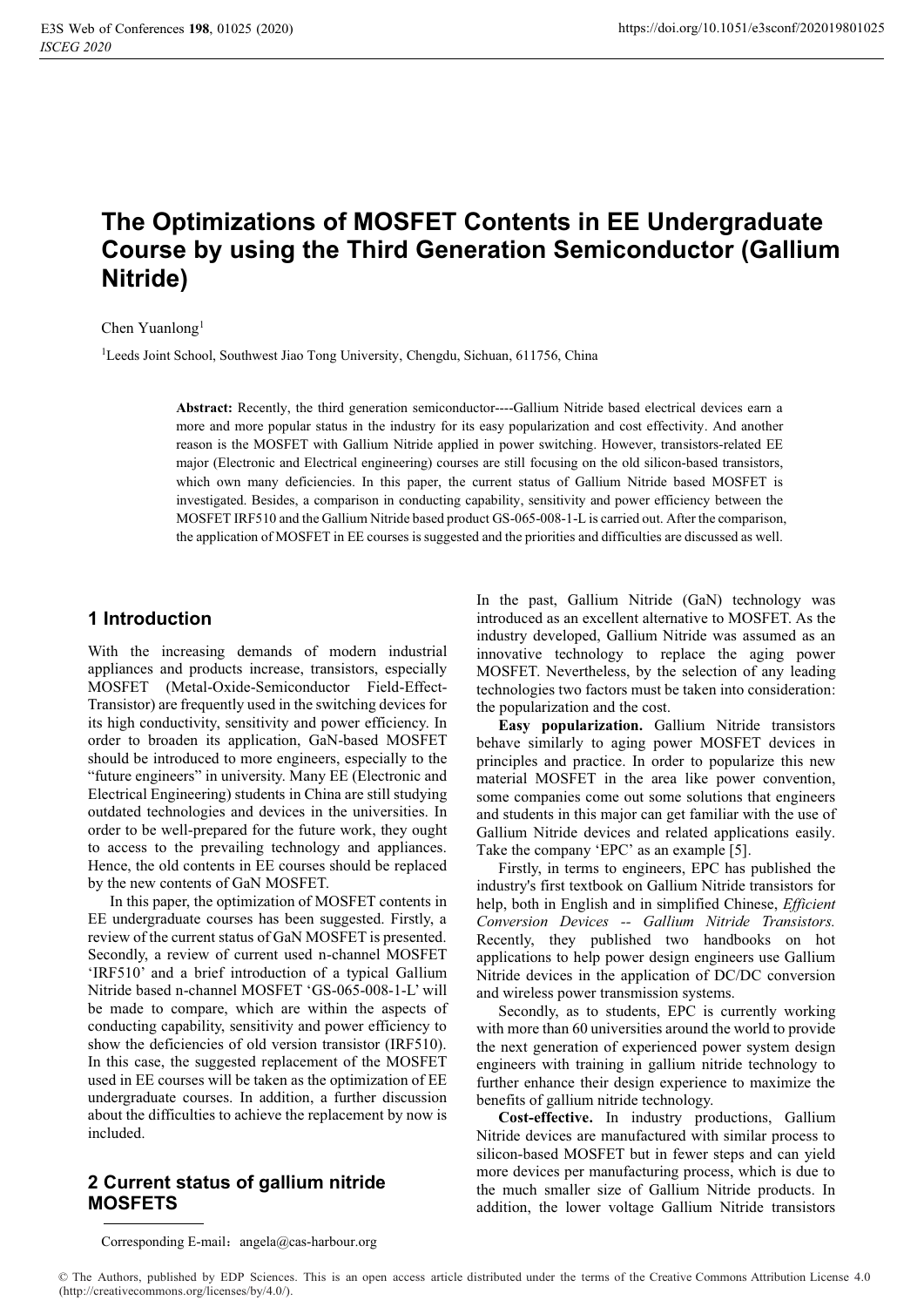(below 500 V) do not require the more expensive packaging of equivalent silicon-based devices. This packaging advantage alone has halved the manufacturing cost of gallium nitride devices, plus its advantages of high

manufacturing yield and small size, allowing Gallium Nitride Wafer fab cheaper but their devices more powerful [5].

|                          | 2014  | 2016   |                          | 2014   | 2016   |
|--------------------------|-------|--------|--------------------------|--------|--------|
| <b>Starting Material</b> | lower | lower  | <b>Starting Material</b> | lower  | lower  |
| Epi Growth               | "same | lower  | Epi Growth               | higher | ~same  |
| Wafer Fab                | same  | lower  | Wafer Fab                | same   | lower  |
| Test                     | same  | same   | Test                     | same   | same   |
| Assembly                 | lower | lower  | Assembly                 | lower  | lower  |
| OVERALL                  | lower | lower! | <b>OVERALL</b>           | higher | lower! |

**Fig. 1.** Equivalently-rated GaN Transistor products' cost compared to silicon MOSFET [1].

From Fig.1, in 2014, GaN transistors owned the same or even higher cost than silicon MOSFET due to the relatively low level of equipment utilization. But until 2016, invented enhancement-mode GaN transistors needed fewer steps to manufacture, which low down the overall cost.

Consequently, the current status of Gallium Nitride MOSFETS shows their "winning advantages" in industry applications, which including easy popularization and extremely cost-effective to silicon-based MOSFET. Gallium Nitride technology is relatively new and it has huge potential for development. That's why gallium nitride was chosen and why it owns such a popular status.

#### **3 IRF510 & GS-065-008-1-L Comparison and Analysis**

**Introduce of EE course using MOSFET----IRF510.** A course called *Circuit Analysis and Design* is generally taken by the most of the EE students around world. This module provides an introduction to the key electronic components by taking classes and labs, which are the basic concepts of electronic circuit design and the basic principles of electronic circuit test and measurement. For further details about key electronic components, transistors are frequently used in most of the classes and labs, which are especially MOSFETs for controlling the passing current and voltage in the circuit.



N-Channel MOSFET

**Fig. 2.** N-Channel MOSFET-IRF510 inside circuit (right) and component's outlook (left) [3].

Take SWJTU-Leeds Joint School as an example, in the sophomore year, EE undergraduate course 1130 (Circuit analysis and design) practically provides n-channel MOSFETs 'IRF510' to do most of the labs related to transistors. In order to understand the characteristics and circuit operation of field-effect transistors and be able to apply them in simple circuits, the datasheet of the IRF510 MOSFETs is given, which makes much help to do the following comparison.

Here is using IRF510, third generation Power

MOSFETs from Vishay, which used to be considered as the item provides the designer best combination of fast switching, ruggedized device design, low on-resistance and cost-effectiveness, is based on silicon made transistor, which silicon materials belong to the first-generation semiconductors. So IRF510 is a typical type of firstgeneration semiconductor made transistor [3].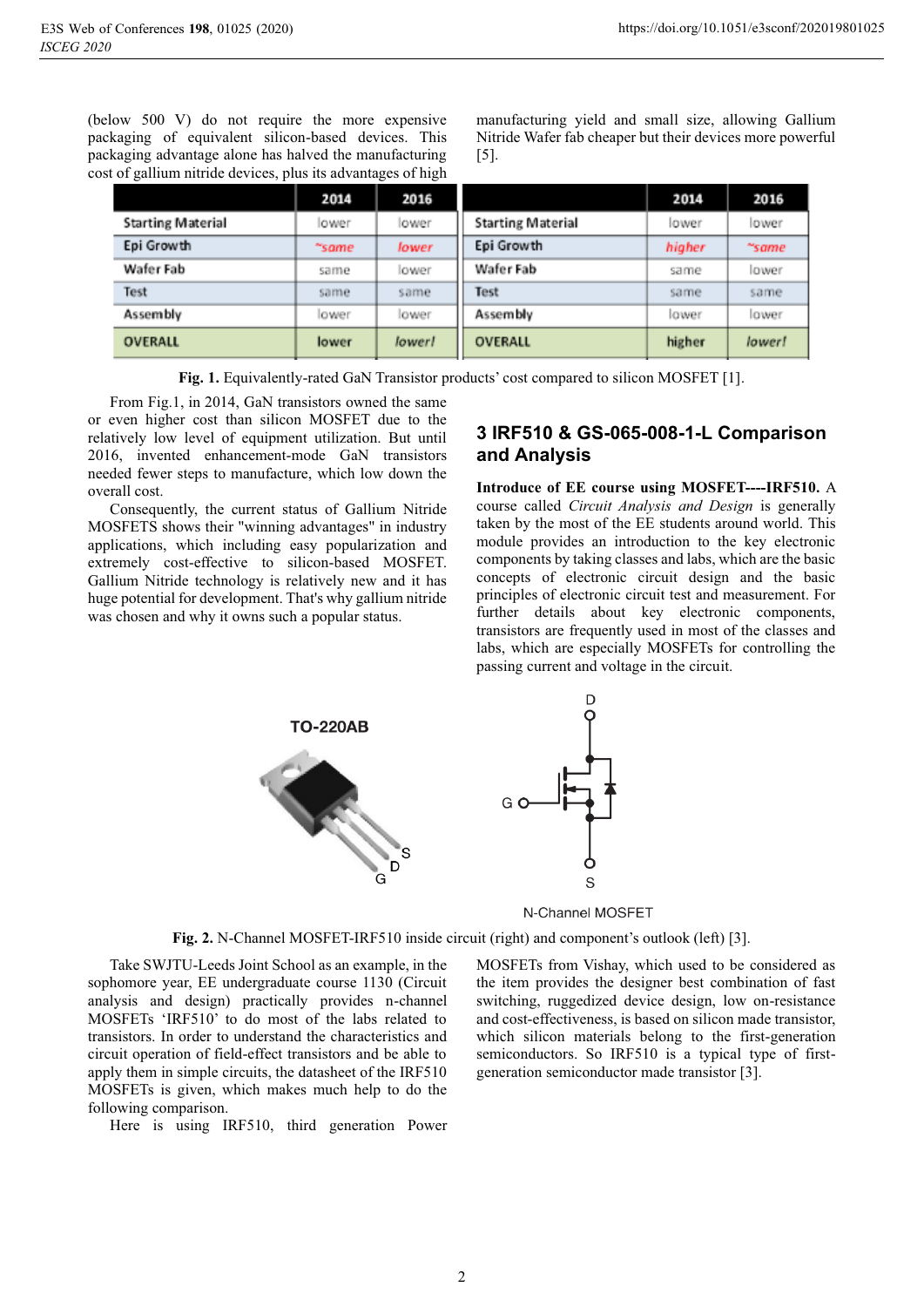

Fig. 3. GaN based MOSFET--GS-065-008-1-L inside circuit (left) and component's outlook (right) [2].

**Introduce of Gallium Nitride based MOSFET---- GS-065-008-1-L.** Third generation semiconductor, as mentioned in previous introduction, is famous for its efficiently applications. As one of the typical materials of the third-generation material semiconductor, Gallium Nitride, which is the compound of the Gallium and Nitrogen, is well-known for its wide bandgap of 3.4eV. With such wide bandgap, more energy is needed to excite such semiconductor to conduct, which means this new type of semiconductor can hold higher voltage and current. With these advantages, Gallium Nitride is widely used in power switching devices frequently. Compared with the first-generation material (silicon-based) semiconductor, Gallium Nitride makes more significant improvement in conducting capability, sensitivity and thermal resistance, which provide very high efficiency power switching. Further data of these characteristics are given by the data sheet offered by the products' page on the website of *GaN system*, which makes help to the following comparison of two types of transistors.

Here is using GS-065-008-1-L, the enhancement mode GaN-on-silicon power transistor, is an n-channel

MOSFET. It allows 650V drain-source breakdown voltage and 8A continuous drain current [2].

**Comparison and analysis (From switches' perspective).** Evaluating the performance of n-channel Si based IRF510 MOSFET and GaN based MOSFET requires study and analysis of graphs of some experimental characteristics. From the perspective of MOSFET that it is frequently used for switches in electrical devices, the conducting capability, sensitivity and power efficiency are mainly focusing on. Due to the comparison towards these three main functions, the deficiencies of using IRF510 in recent EE courses will be analyzed and illustrated.

For conducting capability, switching devices are mainly focus on the transistors' properties that about voltage & current carrying ability, especially for its maximum drain current and maximum drain-source voltage at a certain temperature. Here 25 degree has been settled to be the certain temperature condition, and the further data of currents and voltages at 25 degrees are all picked out from datasheets of two type of transistors and shown as follow.



**Fig.4.** Ids/Vds of IRF510 [3] (left) and Ids/Vds of GS-065-008-1-L [2] (right).

From Fig.4, as comparison of two Ids/Vds graphs under 25 degrees with certain values of Vgs and Vds, the maximum carrying currents 'Ids' are obvious to be seen the difference. Take Vds=5v and Vgs=6v as an example. Within this condition, IRF510 shows a maximum carrying

current about 5A [3], while GS-065-008-1-L shows an approximate maximum carrying current more than 15A [2], which is at least three times more than IRF510. As the result of that, within the same conditions, GS-065-008-1- L shows a better performance in high current carrying than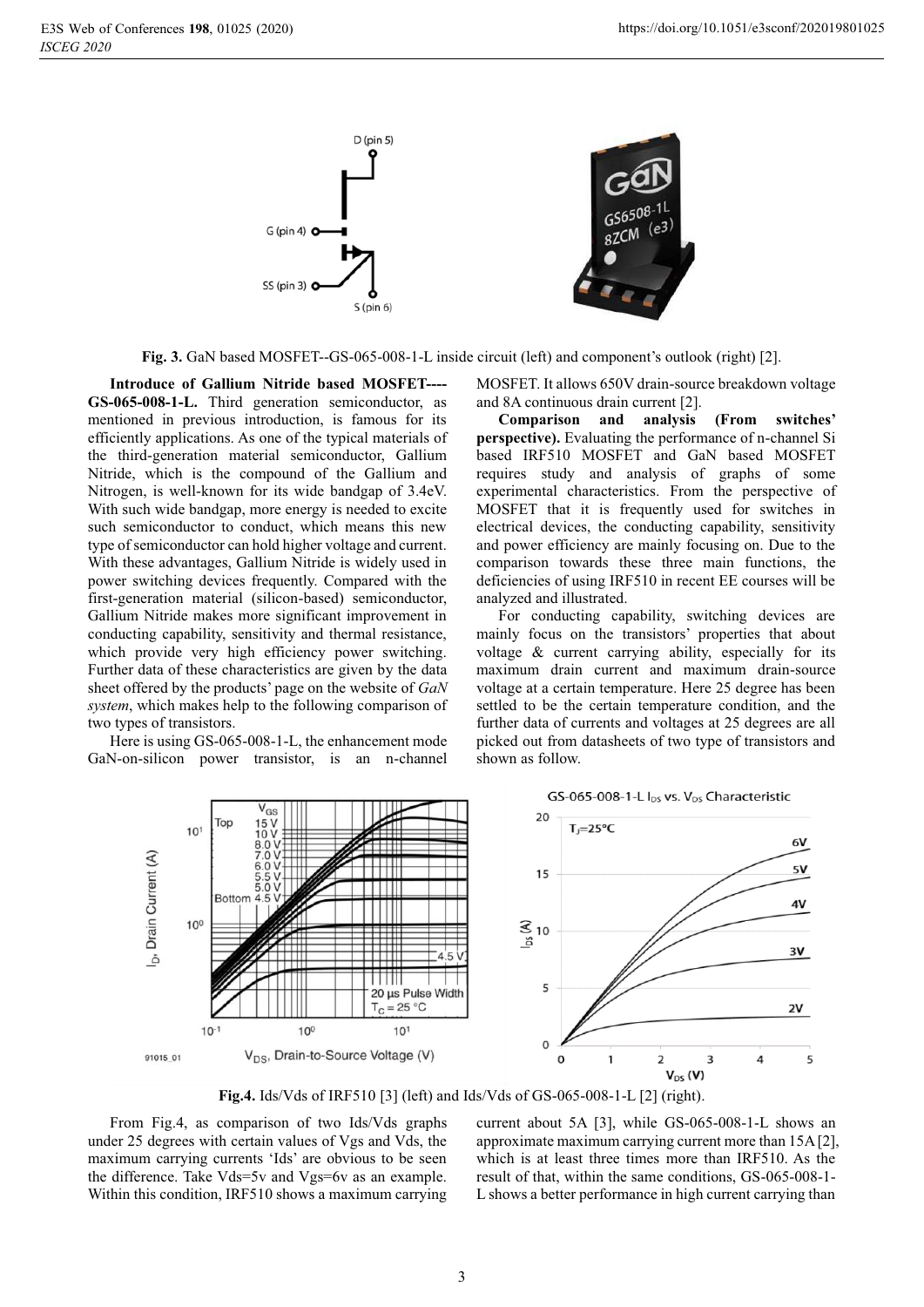#### IRF 510.

| <b>ABSOLUTE MAXIMUM RATINGS</b> ( $T_C = 25$ °C, unless otherwise noted)                     |                            |       |            |  |
|----------------------------------------------------------------------------------------------|----------------------------|-------|------------|--|
| <b>PARAMETER</b>                                                                             | <b>SYMBOL</b>              | LIMIT | <b>UNI</b> |  |
| Drain-Source Voltage                                                                         | $\mathsf{V}_{\mathsf{DS}}$ | 100   |            |  |
| $\Gamma$ $\sigma$ $\epsilon$ The limit correcting Drain Source Voltage of IDE510 of 2500 [2] |                            |       |            |  |

**Fig. 5.** The limit carrying Drain-Source Voltage of IRF510 at 25℃[3].

| Drain-to-Source Voltage                      |                | 650 |  |
|----------------------------------------------|----------------|-----|--|
| Drain-to-Source Voltage - transient (note 1) | VDS(transient) | 750 |  |

**Fig. 6.** The limit carrying Drain-Source Voltage of GS-065-008-1-L at 25℃ [2].

From Fig.5 and Fig.6, which is about the maximum carrying voltage at 25 degrees, IRF510 shows the maximum drain-source voltage of 100v [3], while GS-065-008-1-L shows the maximum drain-source voltage of 650v and transient 750v [2], which is approximately 6.5- 7.5 times higher than IRF510. As the result of that, at the same temperature, GS-065-008-1-L shows a better performance in high voltage carrying than IRF510.

For sensitivity, switches' reacting time is typically

described by their property of its capacitance within a certain range of drain-to-source voltage. Due to the charging equation:

 $Vt=E*[1-exp(-t/(R*C))]$   $\rightarrow$   $t=R*C*ln[E/(E-Vt)]$  (1)

It is shown that higher capacitance causes longer reacting time, lower capacitance transistors earn more demands by products.



**Fig. 7.** Typical capacitance of IRF510 [3] (left) and capacitance of GS-065-008-1-L (right) [2].

As observation from Fig.7 above, take the Vds range 0-10v as the observing condition. Ciss and Coss of IRF510 are approximately 120pf to 300pf [3], while for GS-065- 008-1-L are around 100pf [2], which are 1.2-3 times smaller than IRF510. Meanwhile, Crss of IRF510 is about 30pf to 90pf [3], while for GS-065-008-1-L is about 10pf [2], which is 3 to 9 times smaller than IRF510. As the result of that, within a certain Vds range, GS-065-008-1-L shows smaller capacitance than those of IRF510, which also means GS-065-008-1-L needs fewer reacting time than IRF510 at the same Vds condition. In this case, GS-065-008-1-L owns a higher sensitivity than IRF510.

For switches, another important function that need considering is the power efficiency of them. Among all of **Thermal Resistance** 

the effective factors of the power efficiency, the heat dissipation is the most influencing factor of the power efficiency for an electrical device. In this case, transistors' property 'Thermal resistance' of two types of transistors is mentioned and compared here. Thermal resistance refers to the ratio of the temperature difference between the two ends of a body and the power of a heat source when heat is transferred over it. The units are kelvin per watt (K/W) or Celsius per watt (℃/W). High thermal resistance means higher heat dissipation caused by each watt of power from the conducting current. In this case, power switching transistors with lower thermal resistance earn more demands for products.

|                  | Parameter                           | Min. | Typ. | Max. | Units |
|------------------|-------------------------------------|------|------|------|-------|
| $a_{\text{AUC}}$ | Junction-to-Case                    |      |      | 3.5  |       |
| $R_{\text{BCS}}$ | Case-to-Sink, Flat, Greased Surface |      | 0.50 |      | °C⁄W  |
| R <sub>BJA</sub> | Junction-to-Ambient                 |      |      | 62   |       |

**Fig. 8.** Typical thermal resistance of IRF510 [3].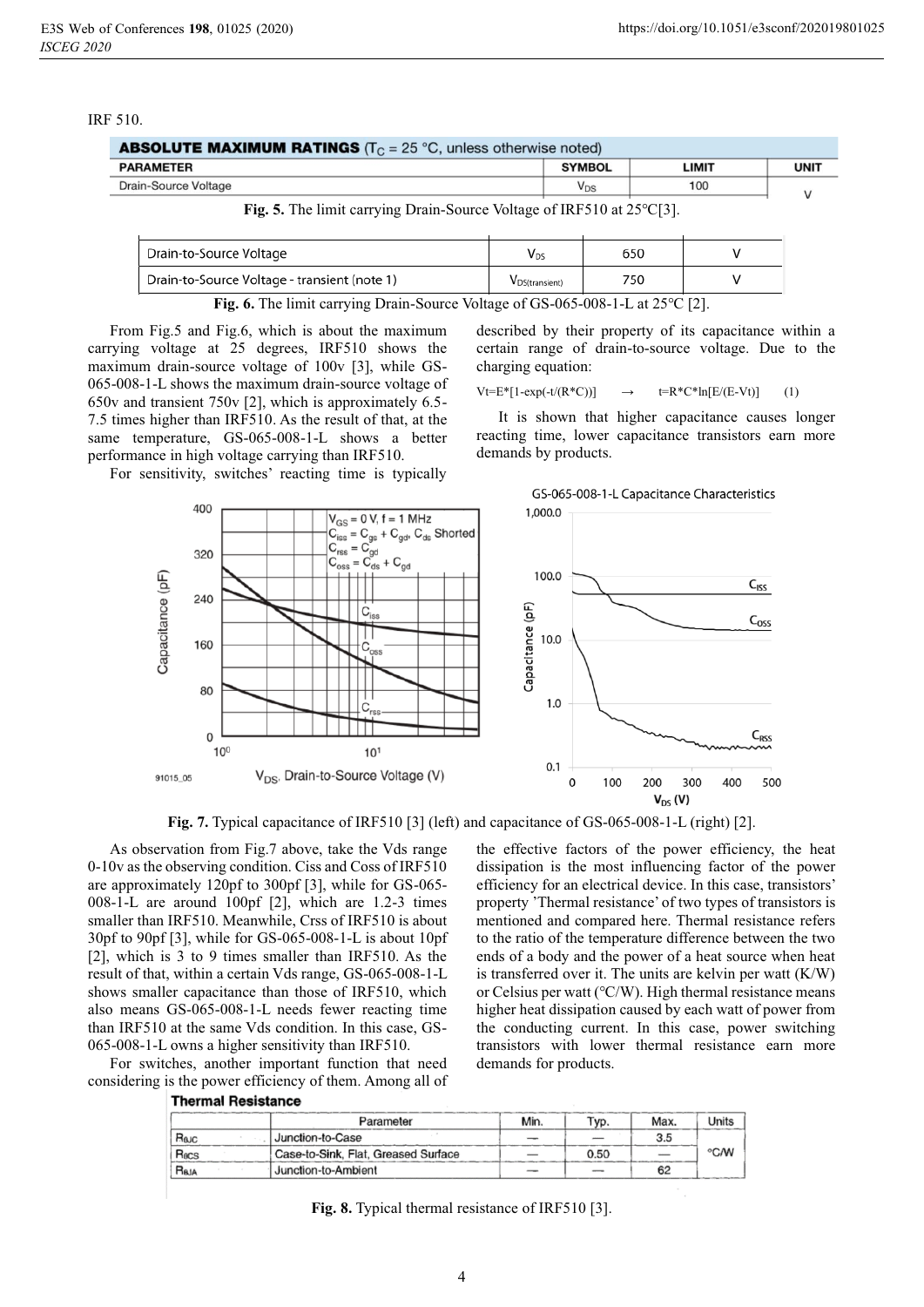| Parameter                                           | Symbol<br>Value |     | Units |  |
|-----------------------------------------------------|-----------------|-----|-------|--|
| Thermal Resistance (junction-to-case) – bottom side | $R_{\odot}$     | 2.0 | °C /W |  |
| Thermal Resistance (junction-to-ambient) (note 2)   | $R_{\Theta JA}$ | 38  | °C /W |  |

|  | Thermal Characteristics (Typical values unless otherwise noted) |  |
|--|-----------------------------------------------------------------|--|
|--|-----------------------------------------------------------------|--|

**Fig. 9.** Typical thermal resistance of GS-065-008-1-L [2].

 As comparison between Fig. 8 and Fig. 9 above, IRF510 shows the maximum junction-to-case thermal resistance of 3.5℃/W[3], while GS-065-008-1-L shows a lower junction-to-case thermal resistance of 2.0℃/W [2]. Meanwhile, IRF510 shows the maximum junction-toambient thermal resistance of 62℃/W[3], whereas GS-065-008-1-L shows a lower junction-to-ambient thermal resistance of 38℃/W [2]. As the result of that, GS-065- 008-1-L shows almost a half lower thermal resistance than IRF510, which means GS-065-008-1-L shows a higher power efficiency than IRF510 from the perspective of the factor about heat dissipation.

### **4 Discussion**

| <b>Pricing (USD)</b>                  |                   |                   |  |  |
|---------------------------------------|-------------------|-------------------|--|--|
| Qty.                                  | <b>Unit Price</b> | <b>Ext. Price</b> |  |  |
| 1                                     | \$5.79            | \$5.79            |  |  |
| 10                                    | \$4 65            | \$46.50           |  |  |
| 100                                   | \$4 24            | \$424.00          |  |  |
| Full Reel (Order in multiples of 250) |                   |                   |  |  |
| 250                                   | \$3.83            | \$957.50          |  |  |
| 500                                   | \$3.43            | \$1,715.00        |  |  |
| 1,000                                 | \$2.89            | \$2,890.00        |  |  |
| 2,500                                 | \$2.75            | \$6,875.00        |  |  |
| 5,000                                 | Quote             |                   |  |  |

For the costs from Fig.10 and 11, GS-065-008-1-L owns almost seven times higher price than IRF510. The reason is although cost-effective function of GS-065-008- 1-L has been proved in the earlier paragraphs, it is only in terms of industrial-strength MOSFET, while IRF510 is less frequently used in modern industrial productions because of its low efficiency but low cost. In this case, it causes that GS-065-008-1-L owns lower competitiveness than IRF510 from the perspective of universities' EE educational usage. However, in order to teach advanced GaN MOSFET to EE students, higher cost of optimizing the MOSFET with GaN based version is worthy for EE students to be prepared to advanced knowledge and future work.

Derived from analysis above, actually it is not only for the MOSFET items, but also can be anything else about the electrical devices. Therefore, it should be raised up to the view of all of the electrical items used in courses, which can all be optimized by GaN based devices from the

For the popularization of the GaN based MOSFET in school, there are actually some difficulties for students to get known about this new material. First of all, it may generate parasitic inductance in the circuit [4], which students have less experience to minimize these unwanted parasitic and enable a much more efficient layout, less voltage overshoot, and generates much less unwanted noise. Secondly, the smaller size of GaN devices requires tighter assembly tolerances more similar to those used in computer and telecom equipment but less familiar to undergraduate students. In this case, more related knowledge of using GaN based MOSFET need to be offered by the major courses.

| <b>Pricing (USD)</b> |                   |                   |  |  |
|----------------------|-------------------|-------------------|--|--|
| Qty.                 | <b>Unit Price</b> | <b>Ext. Price</b> |  |  |
| 1                    | \$0.88            | \$0.88            |  |  |
| 10                   | \$0.73            | \$7.30            |  |  |
| 100                  | \$0.605           | \$60.50           |  |  |
| 500                  | \$0.506           | \$253.00          |  |  |
| 2,500                | \$0.343           | \$857.50          |  |  |
| 5,000                | \$0.309           | \$1,545.00        |  |  |
| 10,000               | \$0.297           | \$2,970.00        |  |  |
| 25,000               | \$0.286           | \$7,150.00        |  |  |

**Fig. 10.** Pricing of IRF510[7]. **Fig. 11.** The price of GS-065-008-1-L from Mouser Electronics[6].

analysis above.

## **5 Conclusion**

In this paper, an introduction of status that choosing Gallium Nitride for MOSFET and a comparison between IRF510 and GS-065-008-1-L power switches are presented. The current status of Gallium Nitride mainly shows the advantage of GaN in easy popularization and cost-effective. Moreover, comparisons between the EE course used MOSFET IRF510 and an industrial used GaN MOSFET GS-065-008-1-L are introduced. The comparisons show the deficiencies of using IRF510 from perspectives of capability, sensitivity and power efficiency.

Based on all the above, it is suggested to replace silicon based IRF510 MOSFET with Gallium Nitride based MOSFET in the courses for EE students, so that the student can obtain more practical and advanced knowledge and make better preparation for the future